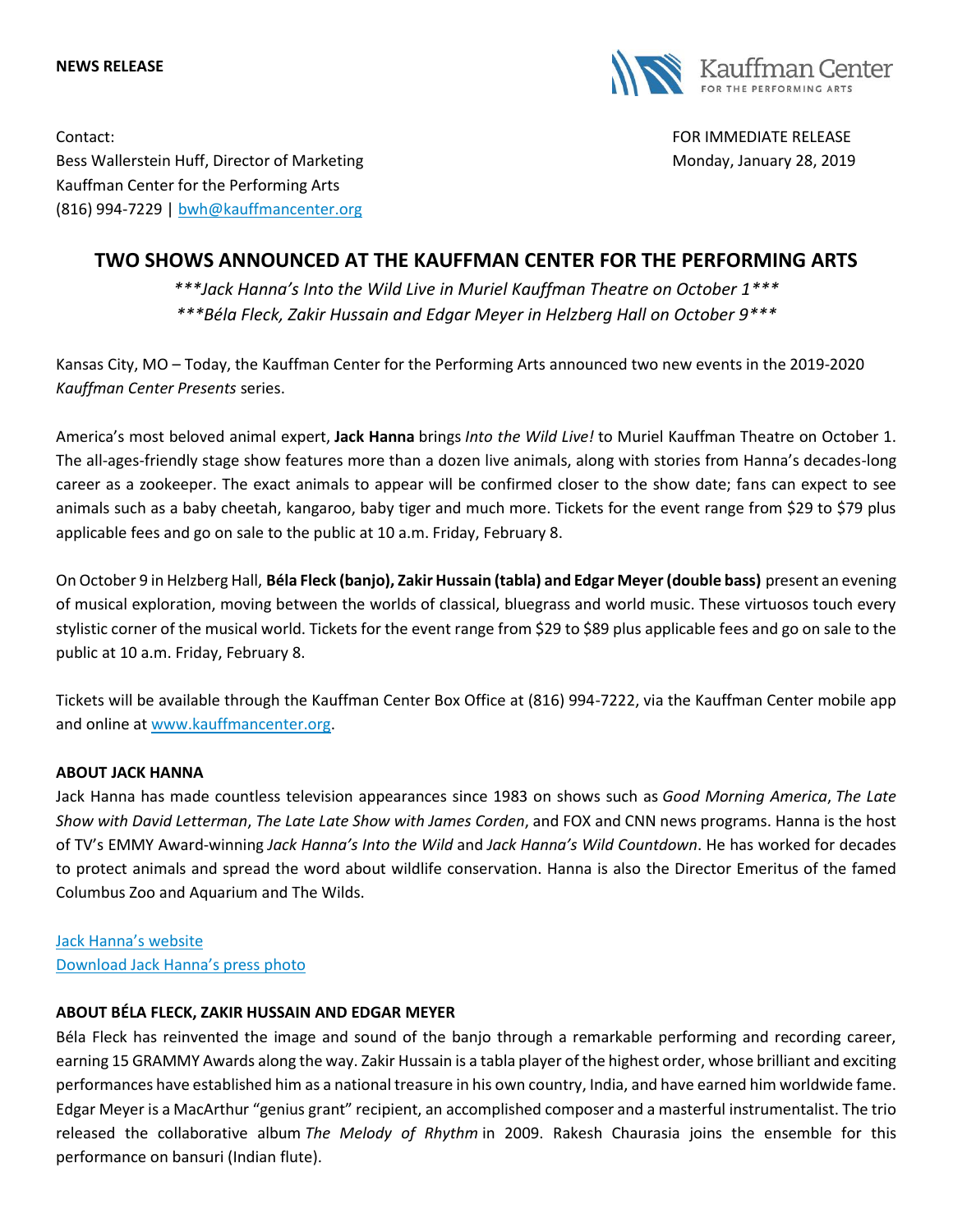[Bela Fleck, Edgar Meyer, Zakir Hussain: NPR Tiny Desk Concert](https://www.npr.org/2010/07/26/128652297/bela-fleck-edgar-meyer-zakir-hussain-tiny-desk-concert) Bé[la Fleck's website](https://www.belafleck.com/) [Zakir Hussain's website](http://www.zakirhussain.com/) [Edgar Meyer's website](https://edgarmeyer.com/) [Download a press photo of Béla Fleck, Zakir Hussain and Edgar Meyer](https://www.flickr.com/photos/kauffmancenter/45878312615/in/album-72157705313563424/)

## *KAUFFMAN CENTER PRESENTS* **SERIES SCHEDULE\***

The *Kauffman Center Presents* series features extraordinary and diverse artists from a variety of musical genres and performance styles. Upcoming events include:

## **2018-2019** *Kauffman Center Presents* **events:**

- Tuesday, February 19 National Geographic Live: Life On The Vertical 7:30 p.m., Muriel Kauffman Theatre
- Wednesday, March 13 Anoushka Shankar 7 p.m., Helzberg Hall
- Tuesday, March 19 National Geographic Live: When Women Ruled The World 7:30 p.m., Muriel Kauffman Theatre
- Saturday, March 30 The Summit: The Manhattan Transfer Meets Take 6 7:30 p.m., Muriel Kauffman Theatre
- Tuesday, April 30 National Geographic Live: Day To Night 7:30 p.m., Muriel Kauffman Theatre
- Tuesday, June 4 National Geographic Live: Adventures Among Orangutans 7:30 p.m., Muriel Kauffman Theatre
- Tuesday, June 11 Snarky Puppy 7:30 p.m., Muriel Kauffman Theatre
- Friday, June 28 Napoleon Dynamite: A Conversation with Jon Heder (Napoleon Dynamite), Efren Ramirez (Pedro) and Jon Gries (Uncle Rico) – 7:30 p.m., Muriel Kauffman Theatre

### **2019-2020** *Kauffman Center Presents* **events:**

- Tuesday, July 9 An Evening with Jane Fonda: A Celebration of a Storied Career 7:30 p.m., Muriel Kauffman Theatre
- Tuesday, October 1 Jack Hanna's Into the Wild Live! 7:30 p.m., Muriel Kauffman Theatre
- Wednesday, October 9 Béla Fleck, Zakir Hussain & Edgar Meyer 7 p.m., Helzberg Hall

\*Events announced to date. Additional performances will be announced throughout the 2018-2019 and 2019-2020 seasons. Updates are available at [www.kauffmancenter.org/events-tickets/kauffman-center-presents/.](http://www.kauffmancenter.org/events-tickets/kauffman-center-presents/)

### **ABOUT THE KAUFFMAN CENTER FOR THE PERFORMING ARTS**

The Kauffman Center for the Performing Arts – a major not-for-profit center for music, opera, theater and dance designed by Moshe Safdie – opened in 2011. Serving as a cultural cornerstone for Kansas City and the region, the Kauffman Center delivers extraordinary and diverse performing arts experiences. Honored as one of the World's 15 Most Beautiful Concert Halls, the Kauffman Center attracts some of the world's most renowned performers and entertainers.

Through educational outreach programs and community enrichment, the Kauffman Center supports Kansas City as a cultural destination. More information on the Kauffman Center for the Performing Arts is available at [kauffmancenter.org.](http://tracking.wordfly.com/click?sid=MTc4XzQ3MjBfOTc3NjZfNjc5Mg&l=580a40e4-b522-e611-bb2d-e41f1345a46a&utm_source=wordfly&utm_medium=email&utm_campaign=Release%3AKoz%26Sanborn%2CKansas&utm_content=version_A&sourceNumber=&utm_source=wordfly&utm_medium=email&utm_campaign=Release%3ALampedusa%2CWinston%2CMarsalis&utm_content=version_A&sourceNumber=)